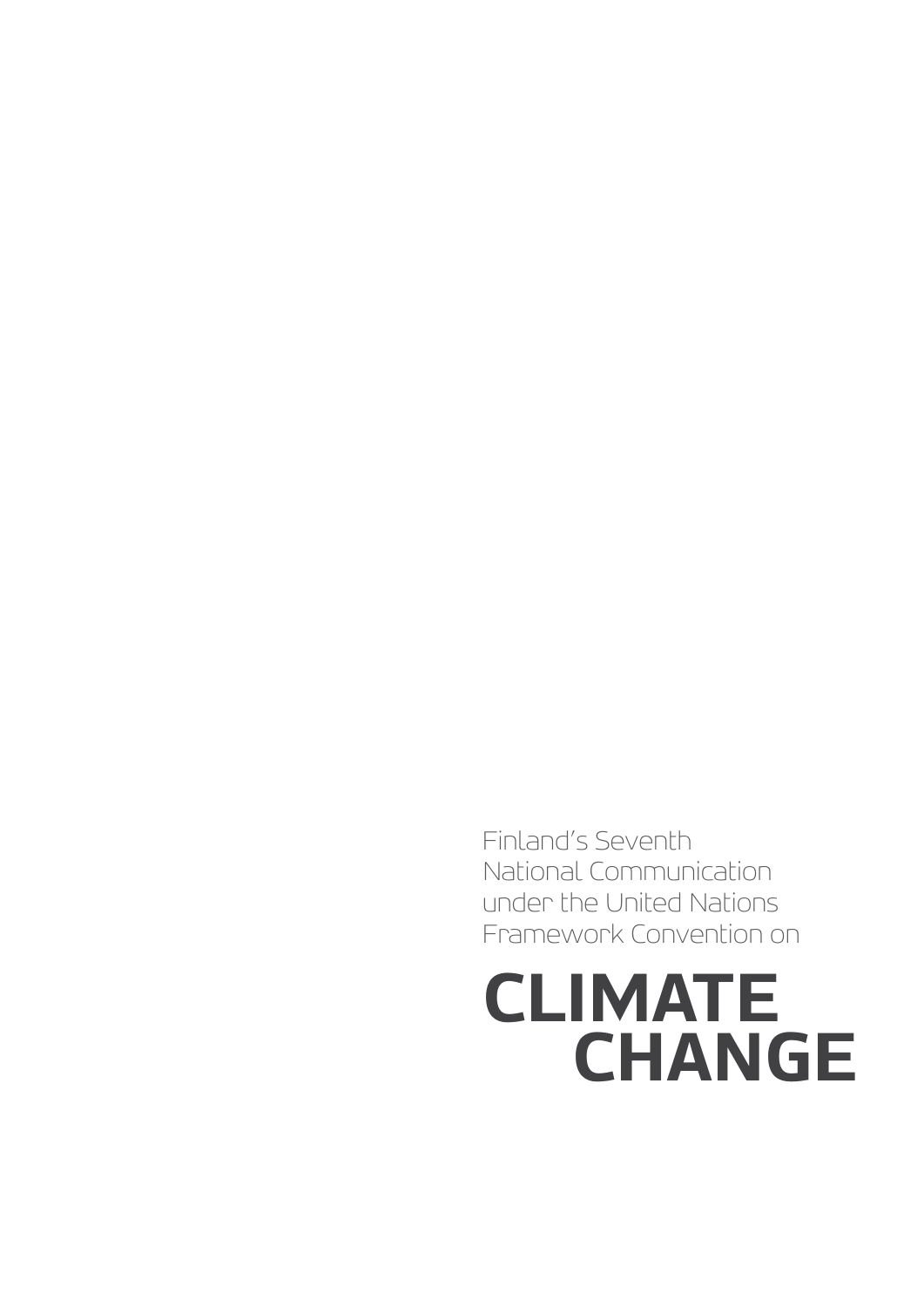#### Committee for Preparing the Seventh National Communication

Sini Niinistö, Statistics Finland (Chair) Paavo-Petri Ahonen, Ministry of Education and Culture Laura Aho<sup>1)</sup>, Ministry of the Environment Veli Auvinen<sup>1)</sup>, Ministry of Finance Eleonoora Eilittä, Ministry of Transport and Communications Matti Kahra2), Ministry of Finance Jaana Kaipainen, Ministry of Forestry and Agriculture Markku Kinnunen, Ministry of Economic Affairs and Employment Hanna-Leena Lampi, Ministry for Foreign Affairs Bettina Lemström, Ministry of Economic Affairs and Employment Katja Lohko-Soner, Finnish Transport Safety Agency Matti Nummelin, Ministry for Foreign Affairs Paula Perälä, Ministry of the Environment Johanna Pietikäinen, Ministry for Foreign Affairs Riitta Pipatti, Statistics Finland Laura Riipinen, Finnish Transport Safety Agency Ilari Valius<sup>3</sup>), Ministry of Finance Kai Skoglund, Statistics Finland (Secretary)

1) until August 2017, 2) until May 2017, 3) from June 2017

Members of working groups and other contributors that participated in the preparation of the national communication are listed at the end of the communication.

Reference recommendation: Finland's Seventh National Communication under the United Nations Framework Convention on Climate Change. 2017. Ministry of the Environment and Statistics Finland, Helsinki. 314 p.

Cover Design and Layout: Hilkka Lehtonen, Statistics Finland

Cover Photo: Anne Koskela / Image bank of the Environmental Administration

Mari Kallio / Image bank of the Environmental Administration, page 9 Archives of Jyväskylä Energy Group/ The CHP plant in Keljonlahti, page 56 Tiina Hietikko-Hautala / Image bank of the Environmental Administration, page 149 Marko Muuttola / The Finnish Wildlife Agency/ the Life project

of Return of Rural Wetlands, page 177

Pixhill, page 85

Matti Nummelin/ The FINPAC project for improving the meteorological services in Pacific Island States implemented by FMI in Solomon Islands, page 217

Juha Hatakka / Finnish Meteorological Institute / The Sammaltunturi Station of the Pallas-Sodankylä GAW Station in Lapland, page 237

Climate KIC on Unsplash, page 269

#### Figures and Tables:

Statistics Finland and the ministries, unless otherwise indicated.

ISBN 978–952–244–593–3 (pdf)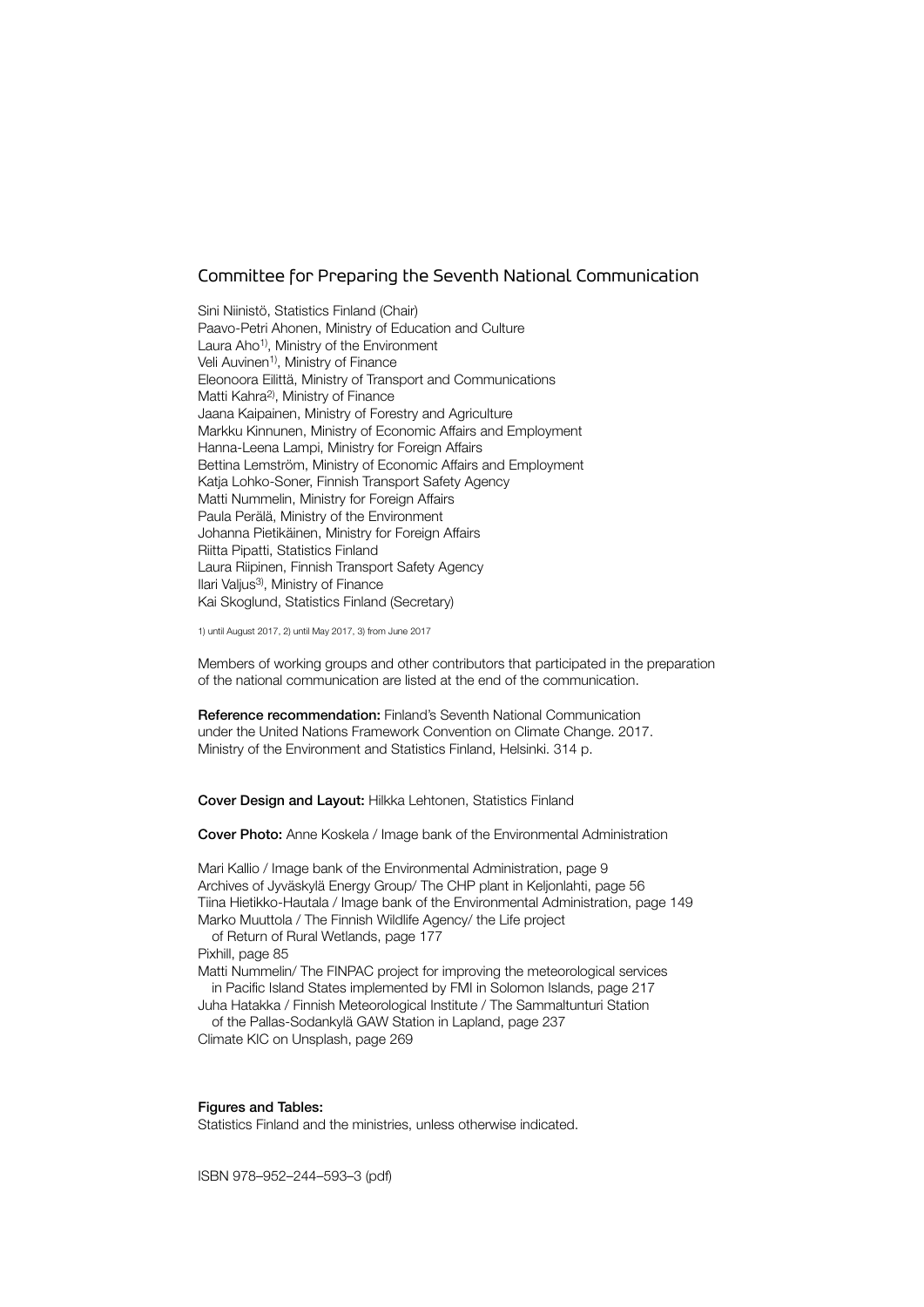## **CONTENTS**

| 1 |      |                                                                     |  |  |  |
|---|------|---------------------------------------------------------------------|--|--|--|
|   | 1.1  | National circumstances relevant to greenhouse gas emissions         |  |  |  |
|   | 1.2  | Greenhouse gas inventory information, including information on      |  |  |  |
|   | 1.3  |                                                                     |  |  |  |
|   | 1.4  | Projections and total effects of policies                           |  |  |  |
|   | 1.5  | Climate change impacts, adaptation measures and vulnerability       |  |  |  |
|   | 1.6  |                                                                     |  |  |  |
|   | 1.7  |                                                                     |  |  |  |
|   | 1.8  | Education, training and public awareness  25                        |  |  |  |
| 2 |      |                                                                     |  |  |  |
|   | 2.1  |                                                                     |  |  |  |
|   | 2.2  |                                                                     |  |  |  |
|   | 2.3  |                                                                     |  |  |  |
|   | 2.4  |                                                                     |  |  |  |
|   | 2.5  |                                                                     |  |  |  |
|   | 2.6  |                                                                     |  |  |  |
|   |      |                                                                     |  |  |  |
|   | 2.7  |                                                                     |  |  |  |
|   |      | 2.7.1                                                               |  |  |  |
|   |      |                                                                     |  |  |  |
|   | 2.8  |                                                                     |  |  |  |
|   | 2.9  |                                                                     |  |  |  |
|   |      | 2.9.1 Energy use for indoor heating 44                              |  |  |  |
|   |      | 2.9.2                                                               |  |  |  |
|   | 2.10 |                                                                     |  |  |  |
|   | 2.11 |                                                                     |  |  |  |
|   | 2.12 |                                                                     |  |  |  |
|   | 2.13 |                                                                     |  |  |  |
| 3 |      | Greenhouse gas inventory information, including the national system |  |  |  |
|   |      |                                                                     |  |  |  |
|   | 3.1  | Total greenhouse gas emissions and trends59                         |  |  |  |
|   | 3.2  |                                                                     |  |  |  |
|   |      | 3.2.1<br>3.2.2                                                      |  |  |  |
|   |      | 3.2.3                                                               |  |  |  |
|   |      | 3.2.4                                                               |  |  |  |
|   |      | 3.2.5                                                               |  |  |  |
|   |      | Reporting under Article 3, paragraphs 3 and 4,<br>3.2.6             |  |  |  |
|   |      |                                                                     |  |  |  |
|   |      | 3.2.7                                                               |  |  |  |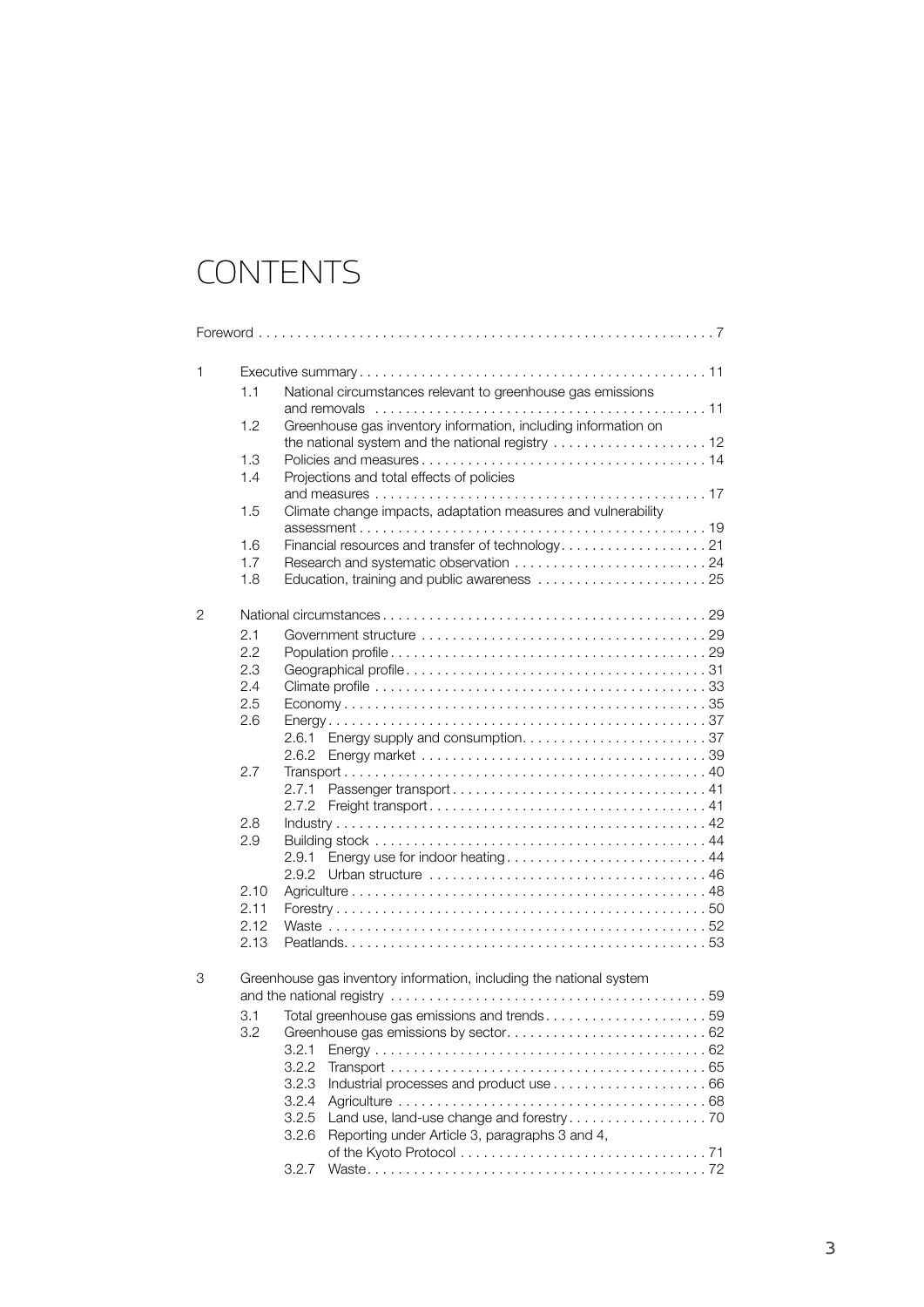|   | 3.3                                                       | Greenhouse gas inventory system, under Article 5, paragraph 1, |  |  |  |  |
|---|-----------------------------------------------------------|----------------------------------------------------------------|--|--|--|--|
|   |                                                           | Institutional, legal and procedural arrangements 73<br>3.3.1   |  |  |  |  |
|   |                                                           |                                                                |  |  |  |  |
|   |                                                           |                                                                |  |  |  |  |
|   | 3.4                                                       |                                                                |  |  |  |  |
|   |                                                           |                                                                |  |  |  |  |
| 4 |                                                           |                                                                |  |  |  |  |
|   | 4.1                                                       |                                                                |  |  |  |  |
|   |                                                           | 4.1.1                                                          |  |  |  |  |
|   |                                                           | Legislation on the Kyoto Mechanisms  88<br>4.1.2               |  |  |  |  |
|   |                                                           | 4.1.3                                                          |  |  |  |  |
|   |                                                           | 4.1.4                                                          |  |  |  |  |
|   | 4.2                                                       | Climate policy-making process in Finland 91                    |  |  |  |  |
|   |                                                           | 4.2.1                                                          |  |  |  |  |
|   |                                                           | 4.2.2                                                          |  |  |  |  |
|   |                                                           |                                                                |  |  |  |  |
|   |                                                           | 4.2.4<br>4.2.5                                                 |  |  |  |  |
|   | 4.3                                                       |                                                                |  |  |  |  |
|   |                                                           | 4.3.1                                                          |  |  |  |  |
|   |                                                           | 4.3.2 Energy and Climate Roadmap 2050  100                     |  |  |  |  |
|   |                                                           | Medium-term Climate Change Policy Plan 100<br>4.3.3            |  |  |  |  |
|   | 4.4                                                       |                                                                |  |  |  |  |
|   | 4.5                                                       |                                                                |  |  |  |  |
|   |                                                           | 4.5.1                                                          |  |  |  |  |
|   |                                                           | 4.5.2                                                          |  |  |  |  |
|   |                                                           | 4.5.3                                                          |  |  |  |  |
|   |                                                           | 4.5.4<br>Industrial processes and product use  125             |  |  |  |  |
|   |                                                           | 4.5.5                                                          |  |  |  |  |
|   |                                                           | Land use, land-use change and forestry  130<br>4.5.6           |  |  |  |  |
|   |                                                           | 4.5.7                                                          |  |  |  |  |
|   |                                                           | Land-use planning and spatial structure 136<br>4.5.8           |  |  |  |  |
|   | 4.6                                                       | 4.6.1                                                          |  |  |  |  |
|   |                                                           | 4.6.2 Government expenditure on energy and climate policy 140  |  |  |  |  |
|   | 4.7                                                       |                                                                |  |  |  |  |
|   | 4.8                                                       | Effect of policies and measures on longer term trends 142      |  |  |  |  |
|   | 4.9                                                       | Mitigation benefits other than greenhouse gas reduction 143    |  |  |  |  |
|   | 4.10                                                      | Minimising the adverse effects of policies and measures        |  |  |  |  |
|   |                                                           |                                                                |  |  |  |  |
| 5 | Projections and total effects of policies and measures151 |                                                                |  |  |  |  |
|   | 5.1                                                       |                                                                |  |  |  |  |
|   | 5.2                                                       |                                                                |  |  |  |  |
|   |                                                           | 5.2.1                                                          |  |  |  |  |
|   |                                                           | 5.2.2                                                          |  |  |  |  |
|   | 5.3                                                       |                                                                |  |  |  |  |
|   | 5.4                                                       |                                                                |  |  |  |  |
|   | 5.5                                                       |                                                                |  |  |  |  |
|   | 5.6                                                       |                                                                |  |  |  |  |
|   | 5.7                                                       | Supplementarity relating to the Kyoto Protocol mechanisms 166  |  |  |  |  |
|   | 5.8                                                       |                                                                |  |  |  |  |
|   |                                                           | 5.8.1                                                          |  |  |  |  |
|   |                                                           | Assumptions underlying calculations  168<br>5.8.2              |  |  |  |  |
|   |                                                           | 5.8.3                                                          |  |  |  |  |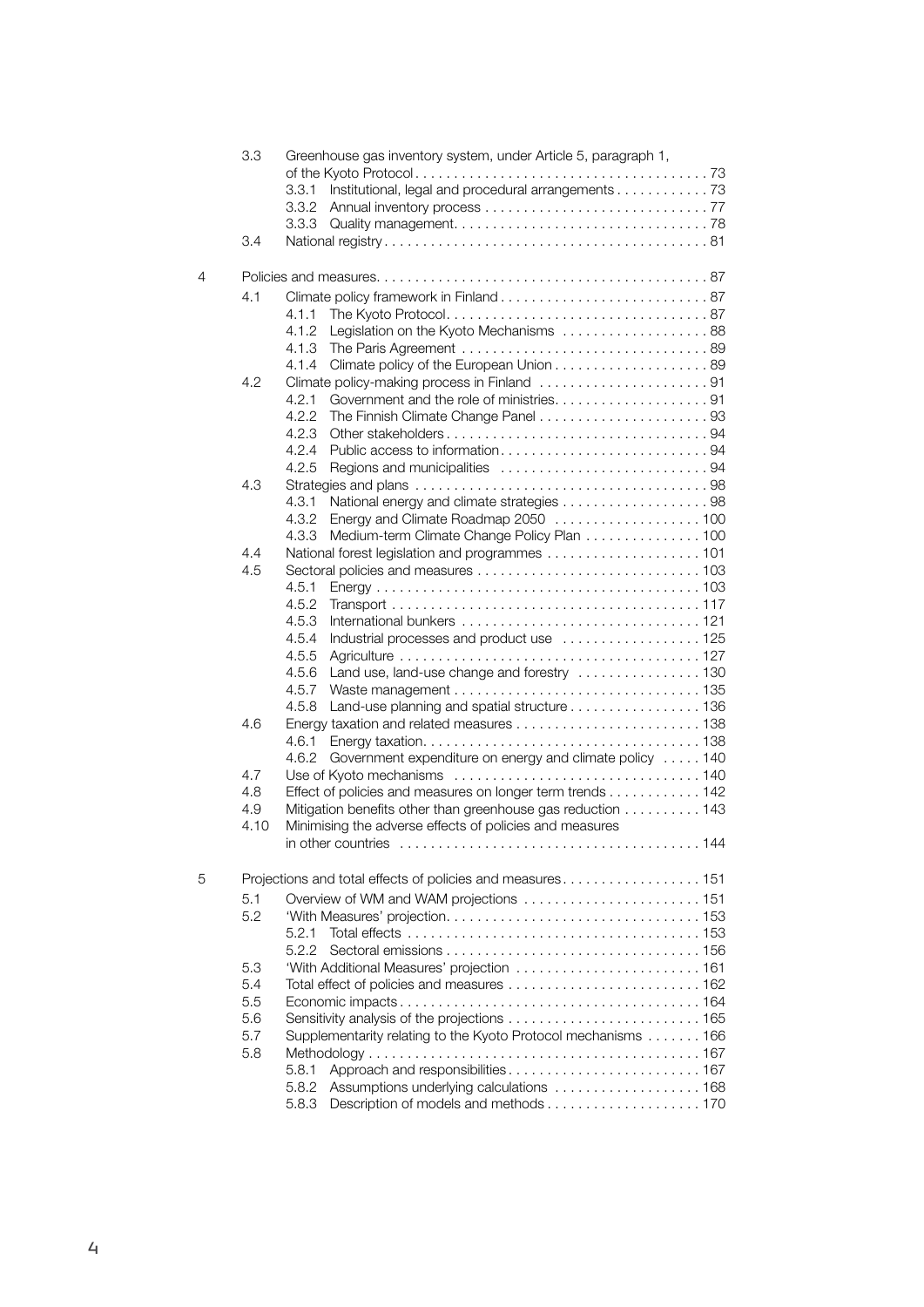| 6 | Climate change impacts, adaptation measures        |                                                                    |  |  |  |
|---|----------------------------------------------------|--------------------------------------------------------------------|--|--|--|
|   |                                                    |                                                                    |  |  |  |
|   | 6.1                                                |                                                                    |  |  |  |
|   | 6.2                                                | Assessment of risks and vulnerability to climate change  181       |  |  |  |
|   | 6.3                                                | Climate change impacts and adaptation measures 183                 |  |  |  |
|   |                                                    | 6.3.1                                                              |  |  |  |
|   |                                                    | 6.3.2<br>National adaptation strategy and the current level        |  |  |  |
|   |                                                    |                                                                    |  |  |  |
|   |                                                    | Climate change impacts on and adaptation measures<br>6.3.3         |  |  |  |
|   |                                                    |                                                                    |  |  |  |
|   |                                                    | Climate change impacts on and adaptation measures for<br>6.3.4     |  |  |  |
|   |                                                    | different sectors of the economy and infrastructure,               |  |  |  |
|   |                                                    |                                                                    |  |  |  |
|   |                                                    | Disaster prevention and management206<br>6.3.5                     |  |  |  |
|   | 6.4                                                | Global impacts of climate change and international cooperation 208 |  |  |  |
| 7 | Financial resources and transfer of technology 219 |                                                                    |  |  |  |
|   | 7.1                                                | Provision of new and additional financial resources 219            |  |  |  |
|   | 7.2                                                | Assistance to developing country Parties that are particularly     |  |  |  |
|   |                                                    |                                                                    |  |  |  |
|   | 7.3                                                |                                                                    |  |  |  |
|   |                                                    |                                                                    |  |  |  |
|   |                                                    | 7.3.2                                                              |  |  |  |
|   |                                                    | Bilateral assistance to developing countries 224<br>7.3.3          |  |  |  |
|   |                                                    | 7.3.4                                                              |  |  |  |
|   |                                                    | 7.3.5                                                              |  |  |  |
|   |                                                    | 7.3.6                                                              |  |  |  |
|   |                                                    | 7.3.7<br>Support for private sector cooperation 229                |  |  |  |
|   |                                                    | 7.3.8<br>Summary of financial resources, including resources under |  |  |  |
|   |                                                    |                                                                    |  |  |  |
|   | 7.4                                                | Activities related to the transfer of technology 231               |  |  |  |
| 8 |                                                    |                                                                    |  |  |  |
|   | 8.1                                                |                                                                    |  |  |  |
|   |                                                    | 8.1.1                                                              |  |  |  |
|   |                                                    | 8.1.2                                                              |  |  |  |
|   | 8.2                                                |                                                                    |  |  |  |
|   |                                                    | Major overarching research programmes and funding<br>8.2.1         |  |  |  |
|   |                                                    |                                                                    |  |  |  |
|   |                                                    | 8.2.2 Climate process and climate system studies. 249              |  |  |  |
|   |                                                    | 8.2.3                                                              |  |  |  |
|   |                                                    | 8.2.4<br>Research in support of                                    |  |  |  |
|   |                                                    | the national greenhouse gas inventory 251                          |  |  |  |
|   |                                                    | 8.2.5<br>Research on the impacts of climate change, adaptation     |  |  |  |
|   |                                                    |                                                                    |  |  |  |
|   | 8.3                                                |                                                                    |  |  |  |
|   |                                                    | Atmospheric observing systems256<br>8.3.1                          |  |  |  |
|   |                                                    | 8.3.2                                                              |  |  |  |
|   |                                                    | 8.3.3                                                              |  |  |  |
|   | 8.4                                                |                                                                    |  |  |  |
| 9 |                                                    |                                                                    |  |  |  |
|   | 9.1                                                |                                                                    |  |  |  |
|   | 9.2                                                |                                                                    |  |  |  |
|   |                                                    |                                                                    |  |  |  |
|   |                                                    | Education on sustainable development and climate change<br>9.2.2   |  |  |  |
|   |                                                    |                                                                    |  |  |  |
|   |                                                    | Climate change in higher education and climate change<br>9.2.3     |  |  |  |
|   |                                                    |                                                                    |  |  |  |
|   |                                                    |                                                                    |  |  |  |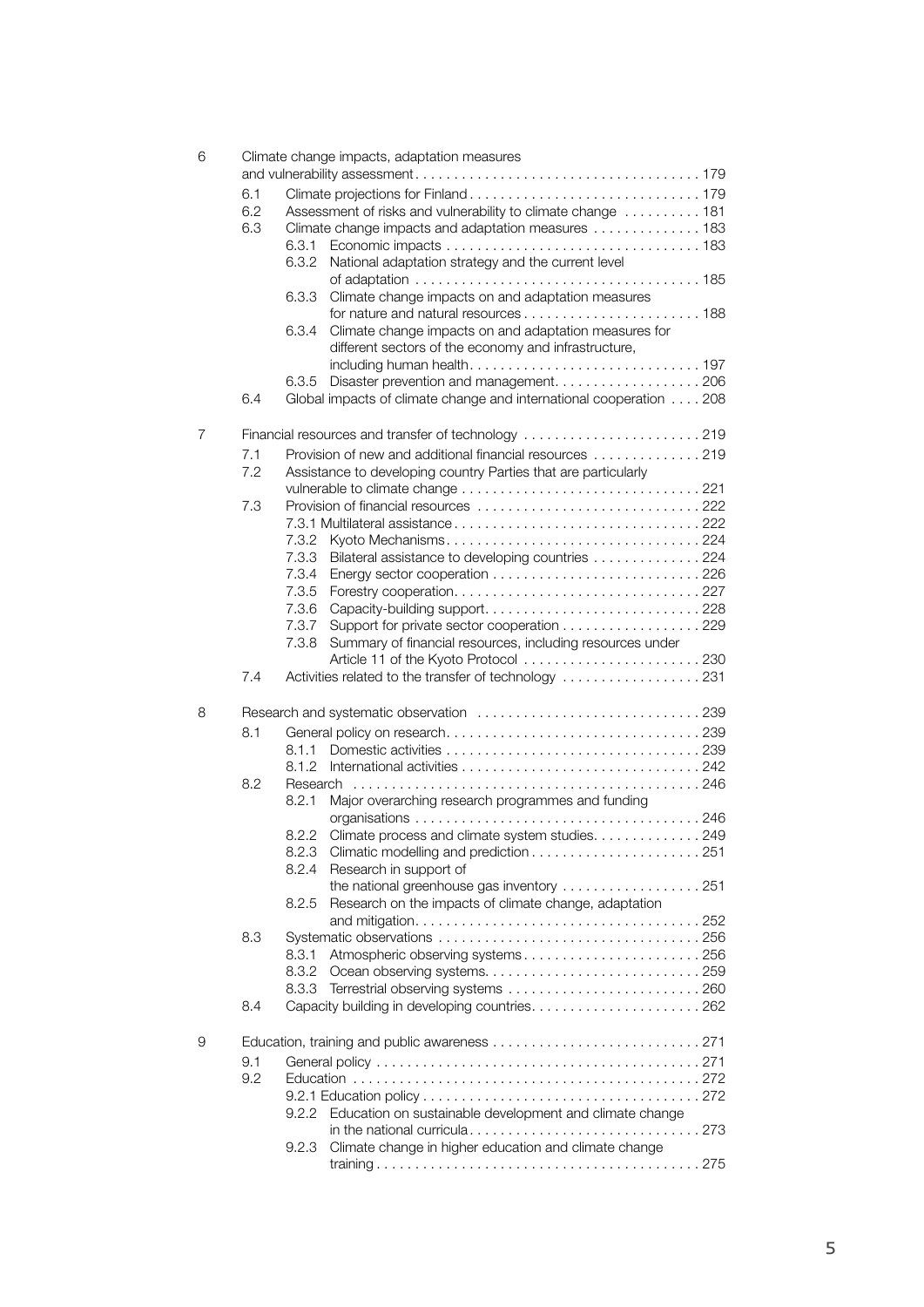| 9.3     |                                                                        |  |
|---------|------------------------------------------------------------------------|--|
| 9.4     |                                                                        |  |
|         | 9.4.1                                                                  |  |
|         | 9.4.2 Raising awareness about energy efficiency280                     |  |
|         |                                                                        |  |
|         |                                                                        |  |
| 9.5     | Short descriptions and Internet links of some projects, networks and   |  |
|         |                                                                        |  |
|         |                                                                        |  |
|         |                                                                        |  |
| Annex 1 |                                                                        |  |
|         | Summary information on greenhouse gas emissions and their trends 299   |  |
| Annex 2 |                                                                        |  |
|         | Summary of reporting of the Supplementary information under Article 7. |  |
|         | paragraph 2, of the Kyoto Protocol in the NC7313                       |  |
| Annex 3 |                                                                        |  |
|         | Response to the review of Finland's Sixth National Communication 314   |  |
|         |                                                                        |  |
|         |                                                                        |  |
|         |                                                                        |  |
|         |                                                                        |  |
|         |                                                                        |  |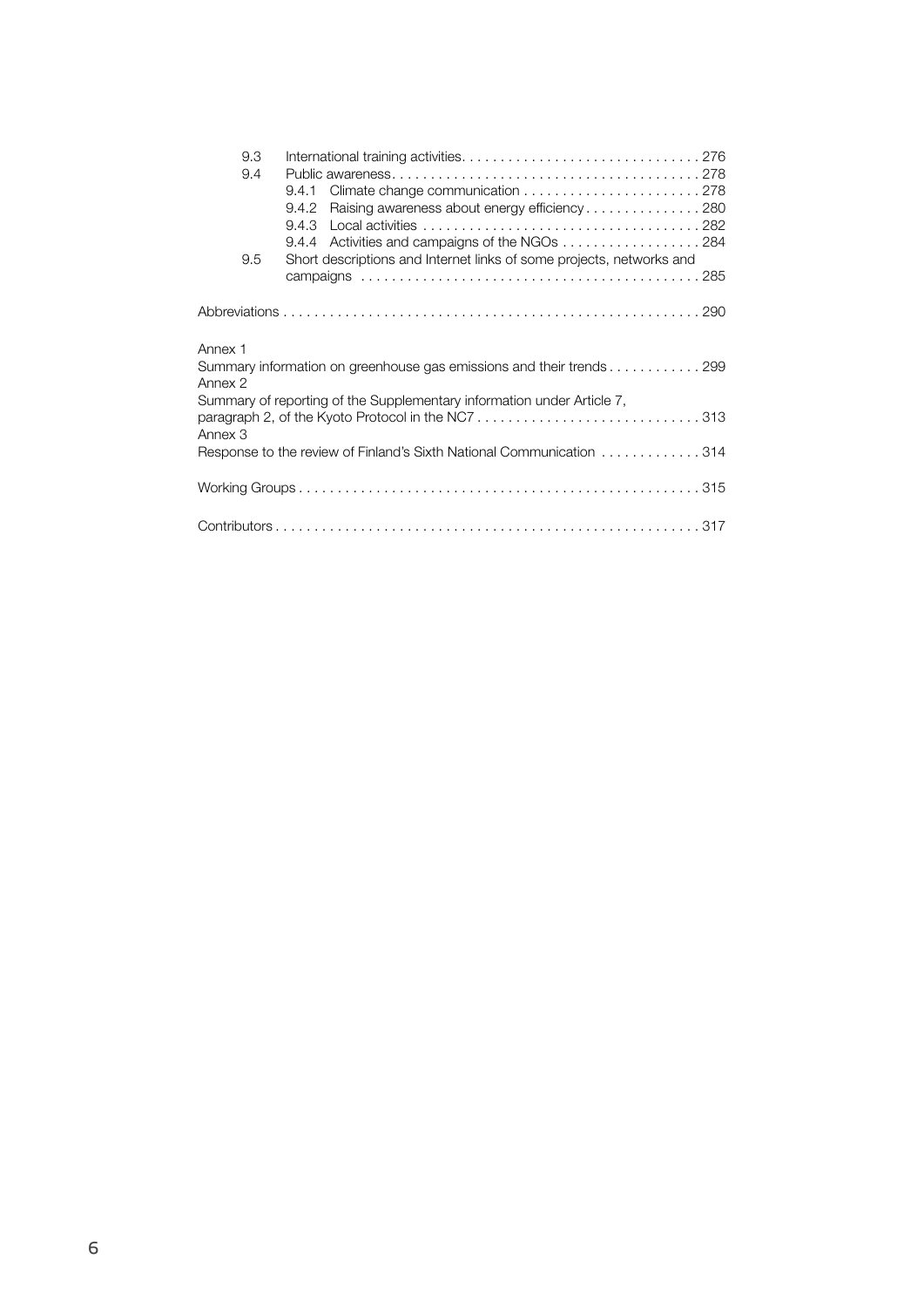### **FOREWORD**

Global greenhouse gas emissions must be reduced rapidly in order to combat climate change and build a sustainable future. It is thus crucial to proceed with the implementation of the Paris Agreement and strengthen the efforts of all governments and stakeholders in climate action. Finland is strongly committed to this work.

The EU is currently preparing its Energy and Climate Package for implementing the Paris Agreement. We are working closely with other Member States to develop an ambitious 2030 work plan for the entire Union.

Finland is also preparing and implementing national measures actively. Our Climate Change Act entered into force in 2015. The Act established a framework for systematic and cost-effective planning and monitoring of Finland's climate policy measures.

Finland is on track to fulfil its EU-based 2020 emission reduction target with the existing policy measures. The Government's National Energy and Climate Strategy and the Medium-term Climate Change Policy Plan are the two strategic instruments which outline the key actions for reaching the 2030 targets. Examples of concrete actions include phasing out coal in energy production, cutting by half the use of fossil oil and raising the share of renewables above 50 per cent of total energy consumption by 2030. And of course, the work does not end there. Finland aims to be carbon neutral by 2045. Especially in the sectors not covered by the EU emissions trading scheme, new policy measures need to be introduced and existing instruments amplified.

Participation of stakeholders is a key element of the Finnish climate policy at both national and international levels. Municipalities have taken an active role in climate policy at the local level. Urban planning is one of the key elements in reducing emissions: developing low-carbon and energy-efficient construction, transportation and energy solutions as well as strengthening city carbon sinks are essential. On the other hand, our everyday choices – what we eat, how we warm our houses or move from one place to another – make a difference. Finland's Medium-term Climate Change Policy Plan acknowledges the importance of citizens' active participation in climate action and encourages us all to reduce our carbon footprint.

In Finland, there is a growing interest towards the interface between science and policy in the field of climate change. Research funding institutions are developing innovative approaches to strengthen policy relevant research agendas with an active interaction with policy making. The Finnish Climate Change Panel, which was established in 2012, now has a formal role under the Climate Change Act. The Panel is an independent multidisciplinary actor that produces recommendations and assessments to inform policy-making.

Action in adaptation to climate change is necessary alongside its mitigation. Finland is currently focusing on capacity building in risk management, based on prior work done on mainstreaming adaptation. A proper understanding of the risks and vulnerabilities caused by climate change, both domestically and globally, is at the core of climate policy.

Finland's seventh National Communication was prepared in cooperation with several ministries, the Ministry of the Environment, the Ministry for Foreign Affairs, the